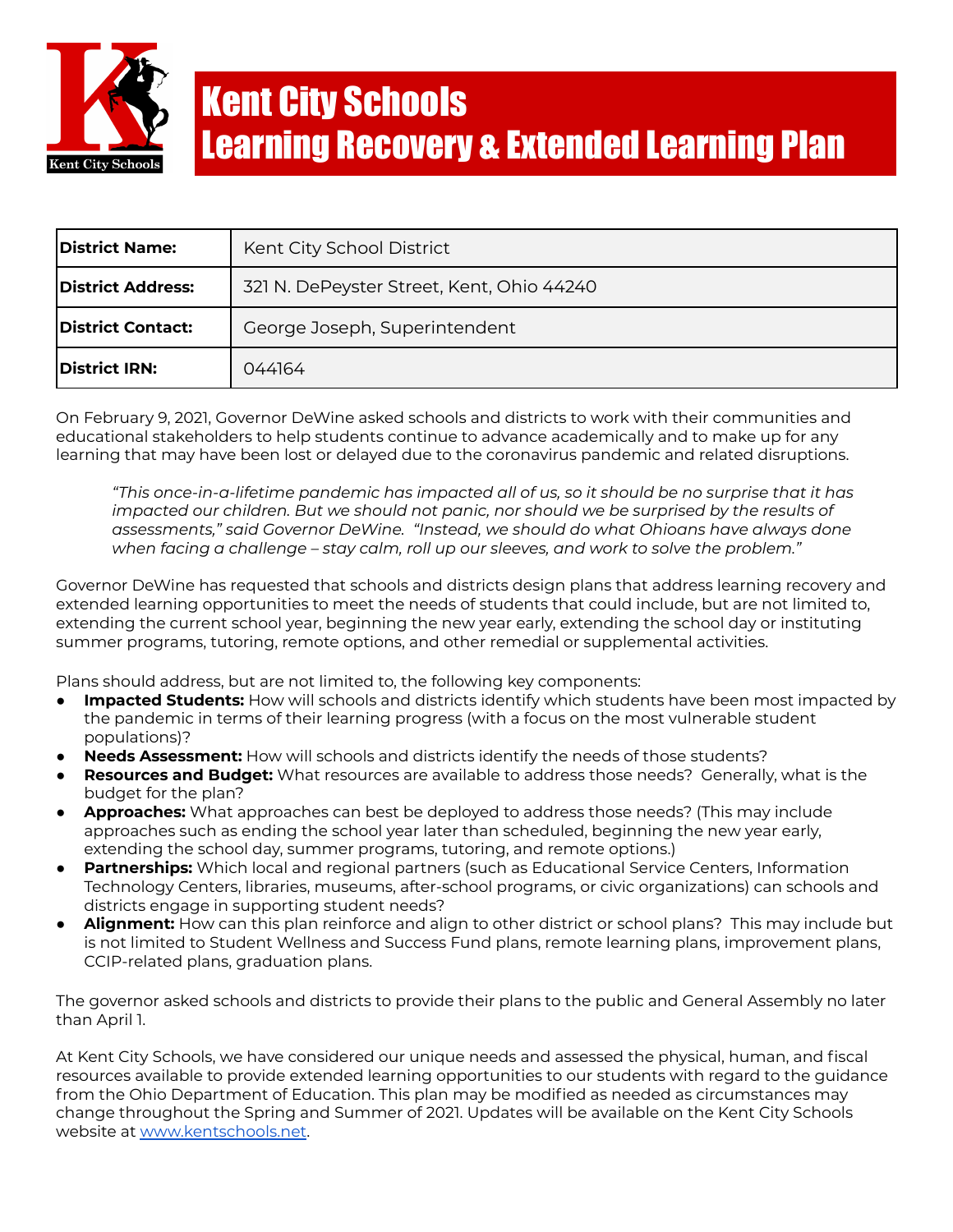

|                                     | <b>Identifying Academic Needs</b>                                                                                                                                                                                                                                                                                                                                                                                                                                                                                                                                                                                                                                                                                                                                                                                                                                                                                                                                                                                                                                           |
|-------------------------------------|-----------------------------------------------------------------------------------------------------------------------------------------------------------------------------------------------------------------------------------------------------------------------------------------------------------------------------------------------------------------------------------------------------------------------------------------------------------------------------------------------------------------------------------------------------------------------------------------------------------------------------------------------------------------------------------------------------------------------------------------------------------------------------------------------------------------------------------------------------------------------------------------------------------------------------------------------------------------------------------------------------------------------------------------------------------------------------|
| <b>Impacted</b><br><b>Students:</b> | How will schools/districts identify which students have been most impacted by the pandemic in<br>terms of their learning progress (with a focus on the most vulnerable student populations including<br>but not limited to disengaged students)?                                                                                                                                                                                                                                                                                                                                                                                                                                                                                                                                                                                                                                                                                                                                                                                                                            |
| <b>Considerations:</b>              |                                                                                                                                                                                                                                                                                                                                                                                                                                                                                                                                                                                                                                                                                                                                                                                                                                                                                                                                                                                                                                                                             |
| Spring 2021                         | The Kent City School district has been in session for all students throughout the 2020-2021<br>school year. For most of the year, approximately two-thirds of the student population has<br>attended in-person via a hybrid model, in which students came to school two days per<br>week and participated in asynchronous learning the other three days. Approximately<br>one-third of our families have selected a remote option in which students participate<br>entirely online. At the secondary level, some of the remote learning is synchronous,<br>meaning that remote and in-person students participate in the same lessons. In general,<br>teachers report that more curriculum has been covered in remote classes due to<br>4-day/week direct instruction, though there are grave concerns about the wellbeing and<br>progress of remote students who do not engage. Significant concerns surround student<br>engagement with asynchronous work whether remote or hybrid.                                                                                       |
|                                     | During the final 8 weeks of school, approximately two-thirds of students will return to<br>four-day in person learning each week (maintaining one day for asynchronous learning);<br>approximately one-third of students will remain fully remote for the remainder of the year.<br>The asynchronous day enables teachers of both fully remote and in-person students to<br>dedicate time to conferencing and working with remote students and families. All<br>teachers benefit from this time to cooperatively learn and plan to address the academic<br>and social needs described in this plan. While the new schedule does not affect remote<br>students in grades K-5 who had already been attending synchronous lessons 4 days per<br>week, remote students in grades 6-12 will shift from two to four days of synchronous<br>learning just as the hybrid students will shift5 from two to four days of in-person<br>instruction. The increase of synchronous time for these students should have positive<br>benefits in terms of engagement and academic progress. |
|                                     | Individual teachers and teaching teams have utilized the following data sources and<br>resources to monitor student learning throughout the year and to design academic and<br>behavioral interventions as needed:                                                                                                                                                                                                                                                                                                                                                                                                                                                                                                                                                                                                                                                                                                                                                                                                                                                          |
|                                     | <b>Ohio State Tests:</b><br>Early Learning Assessment (PS)<br>Kindergarten Readiness Assessment (K, beginning of year)*<br>$\circ$<br>Grade 3 Fall English Language Arts<br>$\circ$<br><b>Universal Screener/ Benchmark Assessments:</b><br>Acadience - Reading (grades K-5, 3 times)*<br>$\circ$<br>Renaissance - Star Reading (grades 2-12, 3 times)*<br>$\circ$<br>Renaissance - Star Math (grades 2-12, 3 times)<br>$\circ$<br>Curriculum Based Grade level/ course assessments<br><b>Progress toward IEP and WEP goals</b><br><b>Non-Course Based measures:</b><br>Attendance<br>$\circ$                                                                                                                                                                                                                                                                                                                                                                                                                                                                               |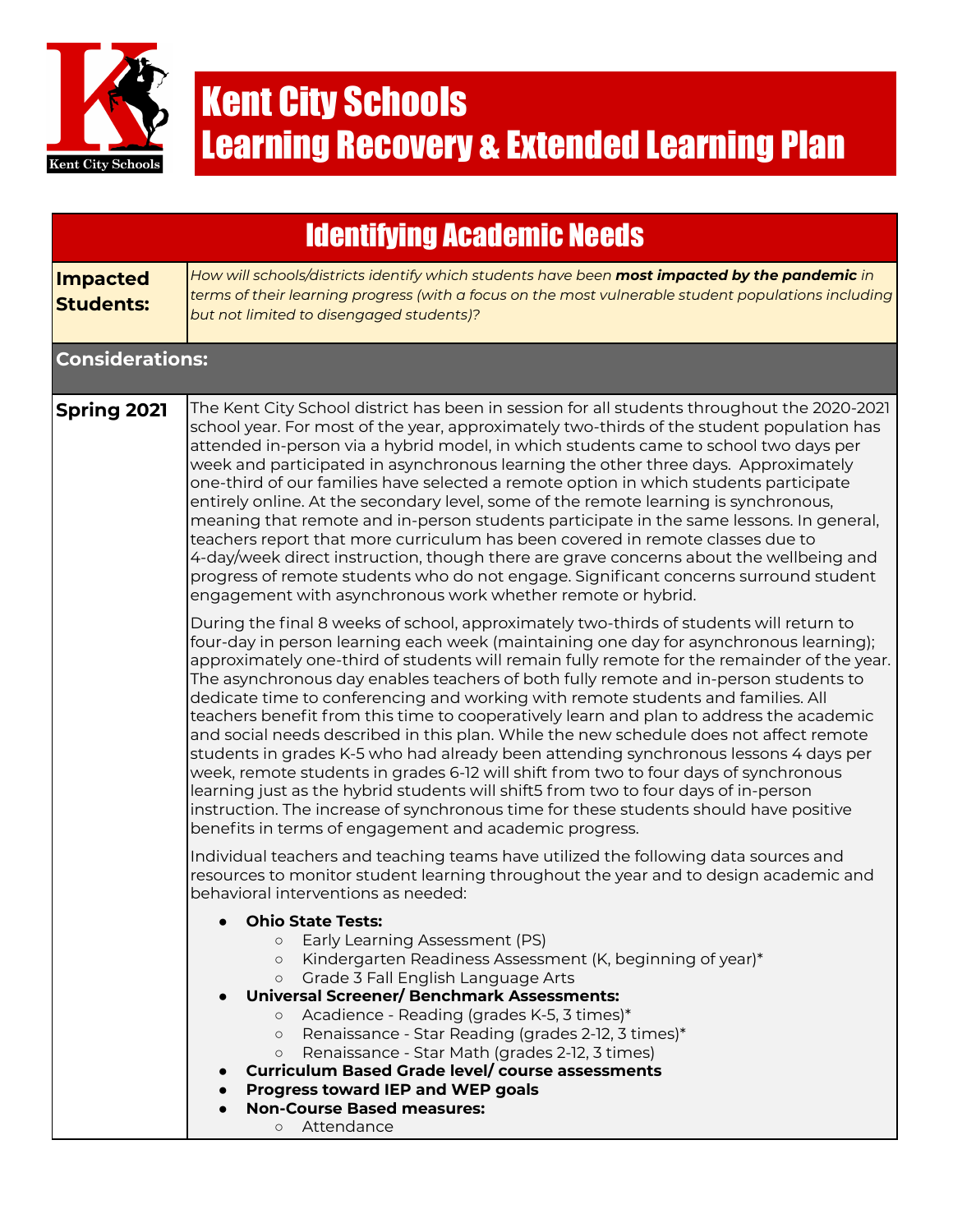

|                       | Social-Emotional reports<br>$\circ$<br>Grades<br>$\circ$                                                                                                                                                                                                                                                                                                                                                                                               |
|-----------------------|--------------------------------------------------------------------------------------------------------------------------------------------------------------------------------------------------------------------------------------------------------------------------------------------------------------------------------------------------------------------------------------------------------------------------------------------------------|
|                       | <b>Graduation Plans</b><br>$\circ$                                                                                                                                                                                                                                                                                                                                                                                                                     |
|                       | Notes:                                                                                                                                                                                                                                                                                                                                                                                                                                                 |
|                       | At the elementary level students in grades K-3 are identified toward the beginning<br>$\bullet$<br>of the year as to whether they are "off track" in reading achievement according to<br>these measures: Kindergarten Readiness Assessment (K), Acadience Reading<br>(grades 1,2), Star Reading (grade 3). Reading Improvement and Monitoring Plans<br>are developed for students who are not on track.                                                |
|                       | Draft Literacy Decision Rules have been installed for grades K-5 to ensure an<br>$\bullet$<br>equitable screening and assessment process for students, thus streamlining<br>intervention plans and implementation.                                                                                                                                                                                                                                     |
|                       | Data Teams meet regularly in grades K-8 to identify and plan for striving students<br>$\bullet$<br>who need additional academic or behavioral support.                                                                                                                                                                                                                                                                                                 |
|                       | Equity analysis has begun to identify discrepancies in proportional representation<br>$\bullet$<br>in advanced coursework, special opportunities, special education and other, and to<br>identify program areas that create barriers for certain subgroups of students.                                                                                                                                                                                |
|                       | A multi-level data-based decision-making teams structure (DLT-BLT-TBT) is under<br>construction, designed to systematically analyze available data to inform program<br>changes at the building and district levels.                                                                                                                                                                                                                                   |
|                       | Teacher teams have met throughout the year and will continue to do so in Spring 2021:                                                                                                                                                                                                                                                                                                                                                                  |
|                       | to monitor and adjust curriculum pacing and coverage, with careful attention to<br>$\bullet$<br>priority skills and standards as delineated by curriculum resources, ODE guidance,<br>Renaissance guidance, and consultation with internal content specialists.                                                                                                                                                                                        |
|                       | to align assessment practices, with the goal of installing common unit<br>assessments in SY 2021-22.                                                                                                                                                                                                                                                                                                                                                   |
|                       | to address gaps in student technology literacy as well as software and hardware<br>needs for summer and the coming school year as we shift to 1:1 devices for<br>students in grades 6-12.                                                                                                                                                                                                                                                              |
|                       | to develop a common content-specific action plan for assessment and instruction<br>for Fall 2021.                                                                                                                                                                                                                                                                                                                                                      |
|                       | Professional Learning opportunities have been available on asynchronous Mondays as well<br>as on three other scheduled inservice days to support teacher adjustment and alignment<br>of curriculum, instruction, and assessment for the hybrid and remote environments.<br>Intentionally embedded team/ PLC learning and planning time has been a feature of<br>asynchronous Mondays as well.                                                          |
|                       | Budget Considerations: These elements are part of our General Fund program                                                                                                                                                                                                                                                                                                                                                                             |
| <b>Summer</b><br>2021 | Through opportunities available through Federal relief (ESSER) and Literacy Grant<br>funding, and necessitated by concerns about learning loss we are pleased to be able to<br>offer remediation supports during the summer for grades K-8 in both reading and math,<br>contingent upon available staffing and sufficient student enrollment. This will be a<br>significant expansion from the summer reading intervention we have offered to existing |
|                       |                                                                                                                                                                                                                                                                                                                                                                                                                                                        |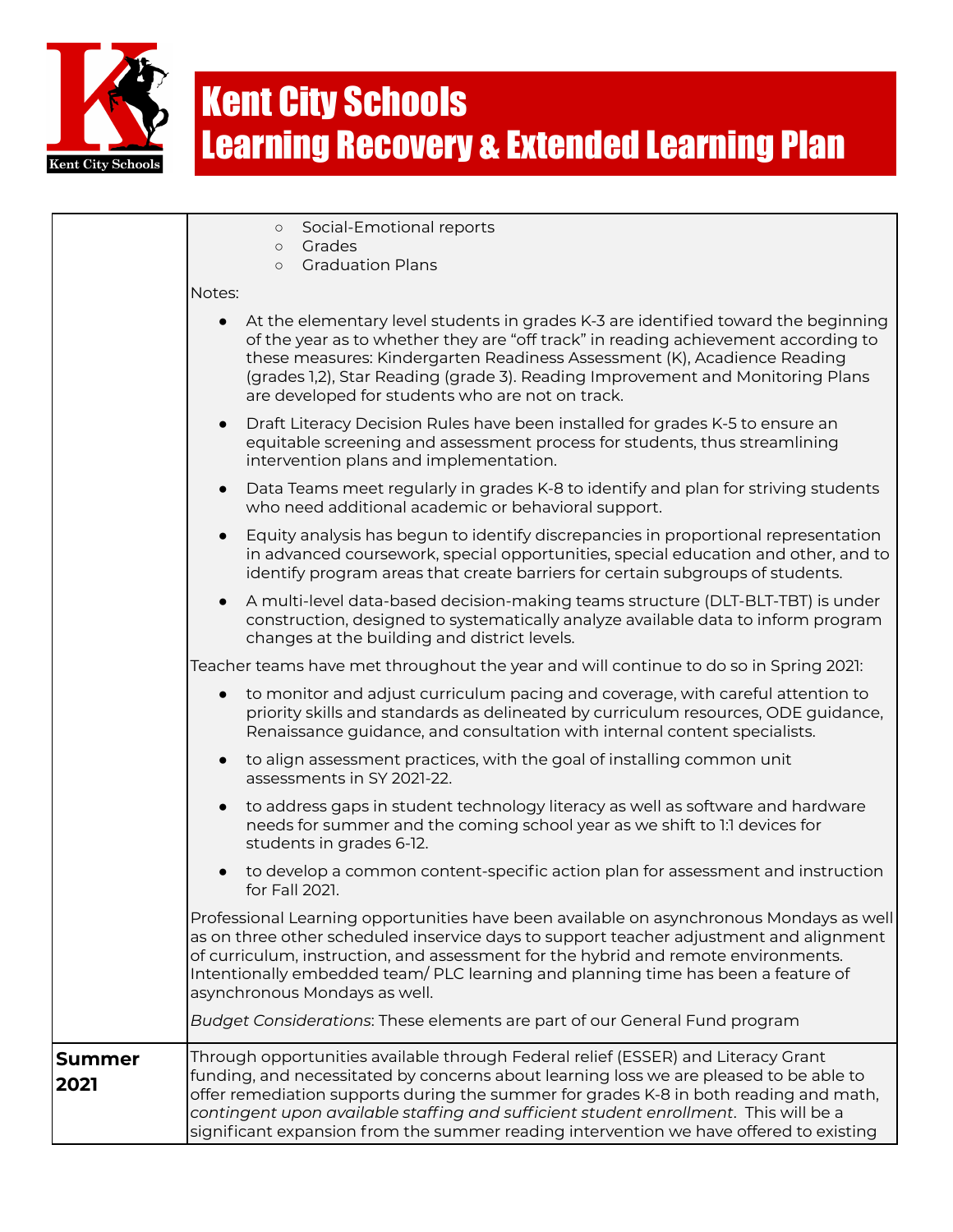

|             | second and third graders for many years.                                                                                                                                                                                                                                                  |
|-------------|-------------------------------------------------------------------------------------------------------------------------------------------------------------------------------------------------------------------------------------------------------------------------------------------|
|             | Winter benchmark and winter/ spring performance data will be used by teachers/ teacher<br>teams to recommend students for an expanded summer learning program.                                                                                                                            |
|             | The Extended School Year and high school summer school (credit) programs will be held<br>as usual.                                                                                                                                                                                        |
|             | All summer programs are planned to be in-person.                                                                                                                                                                                                                                          |
|             | Additional opportunities will be available for teachers to plan for Fall instruction,<br>compensated through the Literacy and/or other grants.                                                                                                                                            |
|             | Budget Considerations: Comprehensive State Literacy Development Grant (CLSDG, Grade<br>4-8 literacy staff and supplies); ESSER I (all other)                                                                                                                                              |
| 2021 - 2022 | Throughout Spring 2021, teacher teams are developing action plans to allow for<br>curriculum adjustments based on collective unfinished learning and to target the data<br>sources to use in the fall to identify group and individual student learning needs (see<br>description above). |
|             | These action plans will incorporate the above existing data sources as well as results from<br>Spring OSTs.                                                                                                                                                                               |
|             | Structured professional collaboration time will allow for teachers/ teacher teams to adjust<br>curriculum coverage and pacing based on student achievement. It is anticipated that<br>some adjustments will continue into the 2022-23 school year instruction and assessment<br>plan.     |
|             | We anticipate that all students will have returned to full-time in-person learning.                                                                                                                                                                                                       |
|             | The decision-making structure will analyze data throughout the year to inform<br>adjustments as well as recommendations for 2022-2023.                                                                                                                                                    |
|             | Five professional learning days have been built into the district calendar to accommodate<br>all collaborative learning and planning for the year.                                                                                                                                        |
|             | Budget Considerations: General Fund program; Literacy supports through CLSDG;<br>supplemental supports through ESSER (I-III)                                                                                                                                                              |
| 2022 - 2023 | Same as 2021-22 school year with modifications as appropriate.                                                                                                                                                                                                                            |

| <b>Approaches to Address Academic Gap Filling</b>                            |                                                                                                                                                                                                                                                                                                                                           |  |
|------------------------------------------------------------------------------|-------------------------------------------------------------------------------------------------------------------------------------------------------------------------------------------------------------------------------------------------------------------------------------------------------------------------------------------|--|
| <b>Approaches &amp;</b><br><b>Removing/</b><br>Overcoming<br><b>Barriers</b> | What approaches will schools/districts use to fill learning needs identified above?<br>What steps will be taken to remove/overcome barriers that may be associated with the "Gap"<br>Filling Approaches" (transportation to tutoring, no data to track/identify specific student needs,<br>funding concerns to support approaches, etc.)? |  |
| <b>Considerations:</b>                                                       |                                                                                                                                                                                                                                                                                                                                           |  |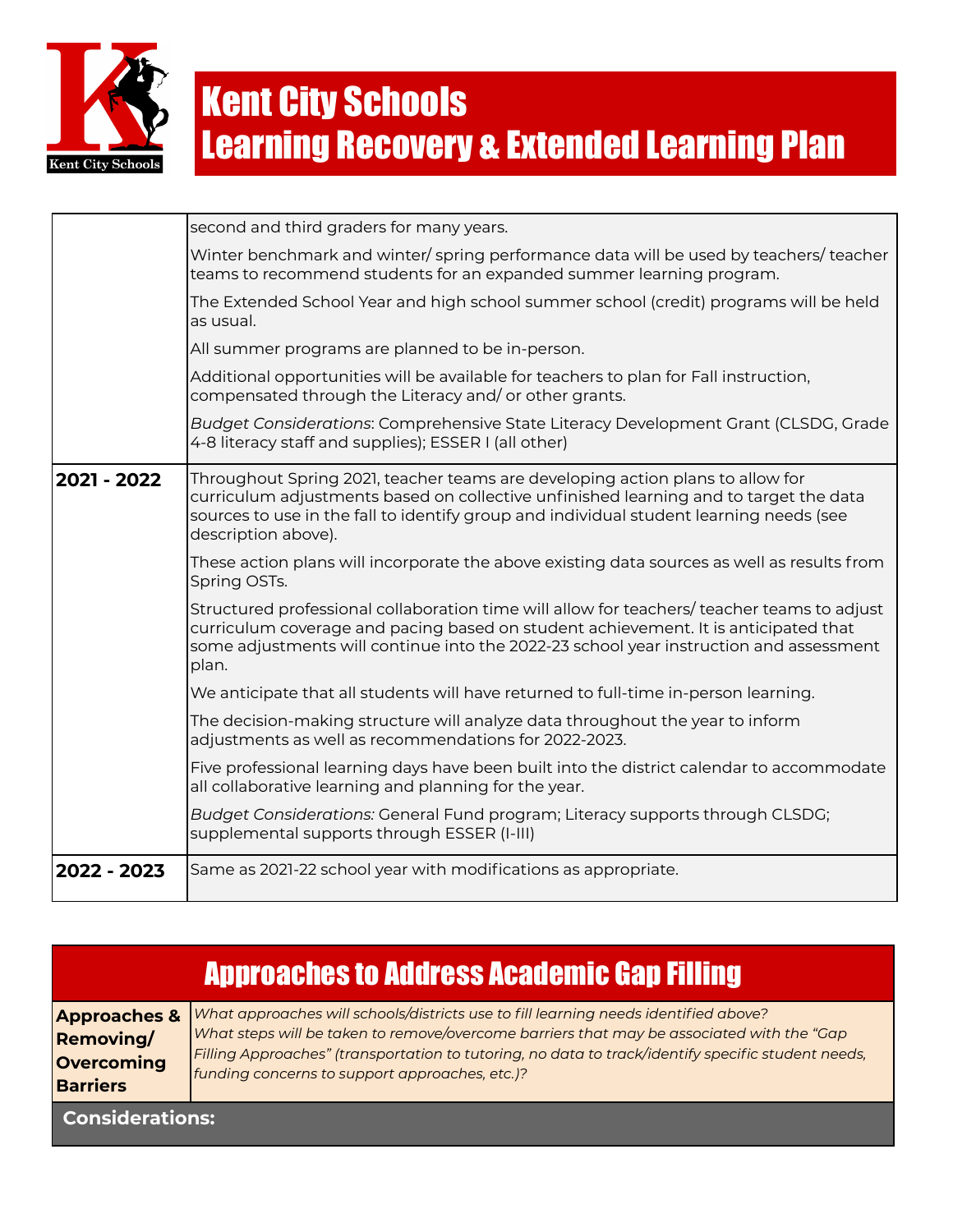

| <b>Spring 2021</b> | In general, teachers report that more curriculum has been covered in remote classes due<br>to 4-day/week direct instruction, though there are grave concerns about the wellbeing<br>and progress of remote students who do not engage.                                                                                                                                                                                                                                                                                                                                                                                                                                                                                                                                                                                                                                                                                                       |
|--------------------|----------------------------------------------------------------------------------------------------------------------------------------------------------------------------------------------------------------------------------------------------------------------------------------------------------------------------------------------------------------------------------------------------------------------------------------------------------------------------------------------------------------------------------------------------------------------------------------------------------------------------------------------------------------------------------------------------------------------------------------------------------------------------------------------------------------------------------------------------------------------------------------------------------------------------------------------|
|                    | For teachers of remote students, asynchronous Mondays have provided dedicated time<br>to conference with students and families and to provide classroom interventions, as well<br>as special education services. Asynchronous Mondays also provide all staff the<br>opportunity to collaborate and plan in grade-level and/ or content teams to address<br>concerns about pacing, instruction and intervention at the grade, class, or student level.                                                                                                                                                                                                                                                                                                                                                                                                                                                                                        |
|                    | Literacy Decision Rules for grades K-5 streamline intervention approaches for striving<br>readers and readers with learning gaps in response to universal and diagnostic screening.                                                                                                                                                                                                                                                                                                                                                                                                                                                                                                                                                                                                                                                                                                                                                          |
|                    | High School PLCs meet daily to weekly to learn to use data to align instruction and<br>assessment to be responsive to student academic and other needs.                                                                                                                                                                                                                                                                                                                                                                                                                                                                                                                                                                                                                                                                                                                                                                                      |
| Summer<br>2021     | Contingent upon available staffing and sufficient student enrollment, sections of<br>summer extended learning will be offered to students identified as benefiting most from<br>target intervention in reading and/ or math in grade K-8. Specific details are being<br>worked out to account for the specific data sources used to recommend students and to<br>monitor their progress with specific learning solutions. Transportation and breakfast will<br>be provided. Collected data will be available to the teachers of participating students in<br>the Fall.                                                                                                                                                                                                                                                                                                                                                                       |
|                    | The summer meal program will be offered to all students enrolled in Summer School.<br>Students can consume a breakfast meal onsite, and a lunch meal will be sent home with<br>the student each day.                                                                                                                                                                                                                                                                                                                                                                                                                                                                                                                                                                                                                                                                                                                                         |
|                    | Curriculums and resources for grades K-8 will extend from school year curriculum to<br>target specialized needs. High School Summer School utilizes the Apex courses,                                                                                                                                                                                                                                                                                                                                                                                                                                                                                                                                                                                                                                                                                                                                                                        |
|                    | The Summer Rough Riders Read program that supports student and family access to<br>books and opportunities to read will be expanded this summer.                                                                                                                                                                                                                                                                                                                                                                                                                                                                                                                                                                                                                                                                                                                                                                                             |
| 2021 - 2022        | We anticipate that all students will have returned to full-time in-person learning. Not only<br>will this restore daily access to core instruction, but will allow for more consistent<br>interventions for students with unfinished learning, significant gaps, and/or specific<br>disabilities.                                                                                                                                                                                                                                                                                                                                                                                                                                                                                                                                                                                                                                            |
|                    | In general, teachers report that more curriculum has been covered in remote classes due<br>to 4-day/week direct instruction, though there are grave concerns about the wellbeing<br>and progress of remote students who do not engage. In this regard, teachers are already<br>planning SY2021-22 instruction to account for: covered versus uncovered curriculum;<br>readiness for learning of typical students and for students with disabilities who<br>participated in learning; readiness for learning progress of typical students and for<br>students with disabilities with inconsistent or no engagement with learning. These<br>considerations are included in the action plans staff are creating, with specific<br>descriptions of the data to be used in decision-making. Action plans will consider<br>adjustments to core curriculum and instruction as well as evidence-based approaches to<br>intervention for gap closing. |
|                    | Decision rules for grades K-5 will have been implemented for literacy and installed for                                                                                                                                                                                                                                                                                                                                                                                                                                                                                                                                                                                                                                                                                                                                                                                                                                                      |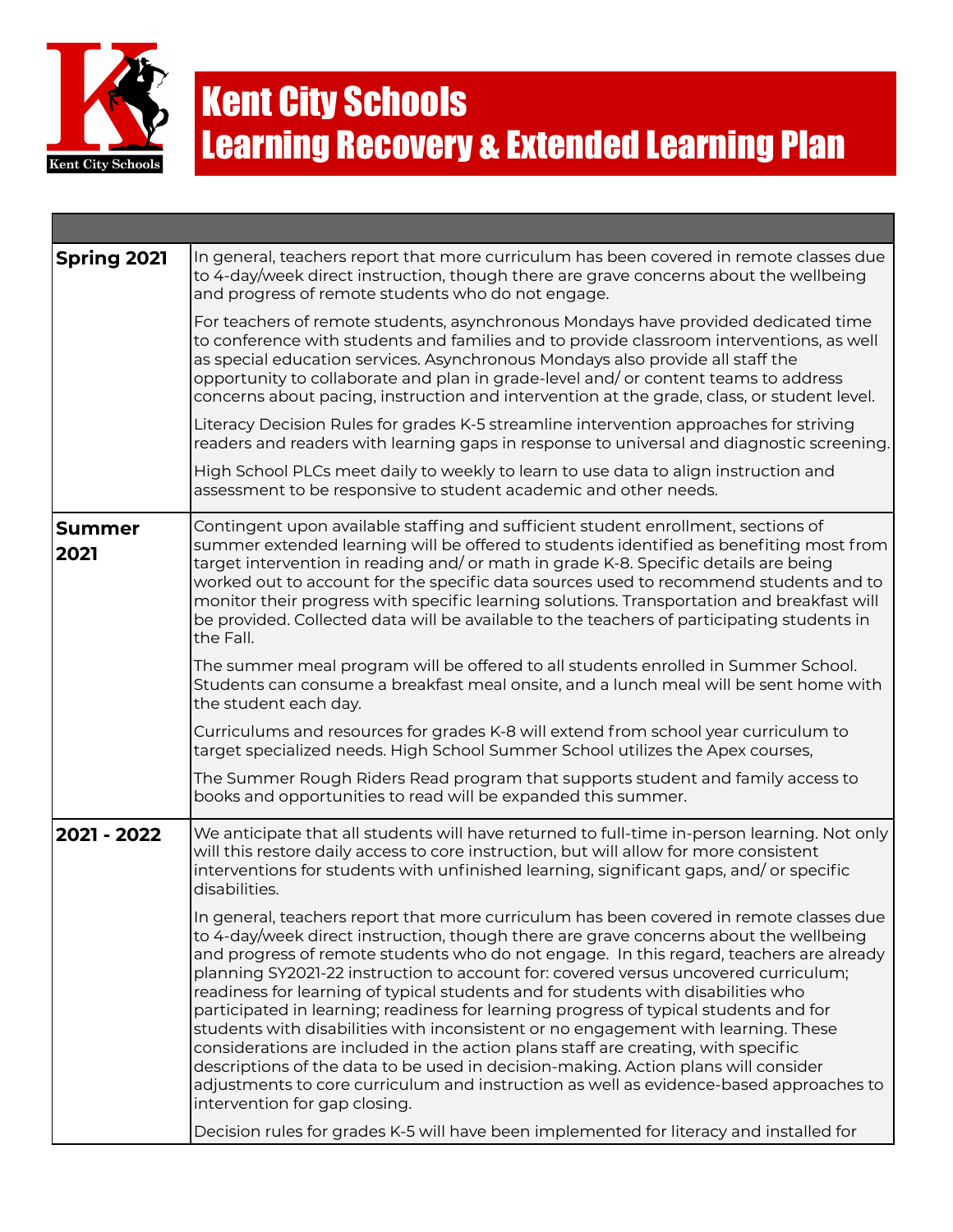

| 2022 - 2023 | Same as 2021-22 school year with modifications as appropriate.                                                                                                                           |
|-------------|------------------------------------------------------------------------------------------------------------------------------------------------------------------------------------------|
|             | Apex tutorials and courses will be used in grades 9-12 to support content and credit<br>recovery.                                                                                        |
|             | The CLSDG funds a district-wide Equity Audit to begin Winter or Fall 2022.                                                                                                               |
|             | The OIP-like structure for data-based decision-making (begun in Spring 2021) will focus<br>on the analysis of collected data to inform program adjustments and other<br>recommendations. |
|             | math; similar tools for 6-12 will be developed in SY2021-22 for implementation in<br>SY2022-23.                                                                                          |

|                                     | <b>Approaches to Identify Social &amp; Emotional Needs</b>                                                                                                                                                                                                                                                                                                                                              |
|-------------------------------------|---------------------------------------------------------------------------------------------------------------------------------------------------------------------------------------------------------------------------------------------------------------------------------------------------------------------------------------------------------------------------------------------------------|
| <b>Impacted</b><br><b>Students:</b> | How will schools/districts identify which students have been most impacted by the pandemic in<br>terms of their social/emotional needs (with a focus on the most vulnerable student populations<br>including but not limited to disengaged students)?                                                                                                                                                   |
| <b>Considerations:</b>              |                                                                                                                                                                                                                                                                                                                                                                                                         |
| <b>Spring 2021</b>                  | Principals and counselors have worked closely together all year to monitor the<br>social-emotional well being of individual students and the student body as a whole.<br>Building-specific protocols alert leaders to intervention needs; a comprehensive network<br>of community supports is available. Kent Schools is fortunate to have one or more school<br>counselors dedicated to each building. |
|                                     | Site based counseling services from two outside agencies are offered 3-4 times per week.<br>Identified students are referred to administrators or school counselors, who then reach<br>out to parents/guardians/students to offer and assist through the agency referral process<br>to start services.                                                                                                  |
|                                     | Professional Learning opportunities have been available on asynchronous Mondays as<br>well as on three other embedded inservice days to support teacher adjustment and<br>alignment of curriculum, instruction, and assessment for the hybrid and remote<br>environments. Significant attention has been given to student wellbeing and equitable<br>instruction, grading, and assessment practices.    |
|                                     | A task force will consider a district-wide SEL framework/ curriculum and/ or protocols to<br>implement for SY 2021-22. Building-specific initiatives have advanced site-based learning<br>and planning.                                                                                                                                                                                                 |
|                                     | Budget Considerations: General Fund, Title IV, Student Wellness funds)                                                                                                                                                                                                                                                                                                                                  |
| <b>Summer</b><br>2021               | Services with community providers continue during the summer.<br>A school counselor is part of the staffing for the extended learning summer program.                                                                                                                                                                                                                                                   |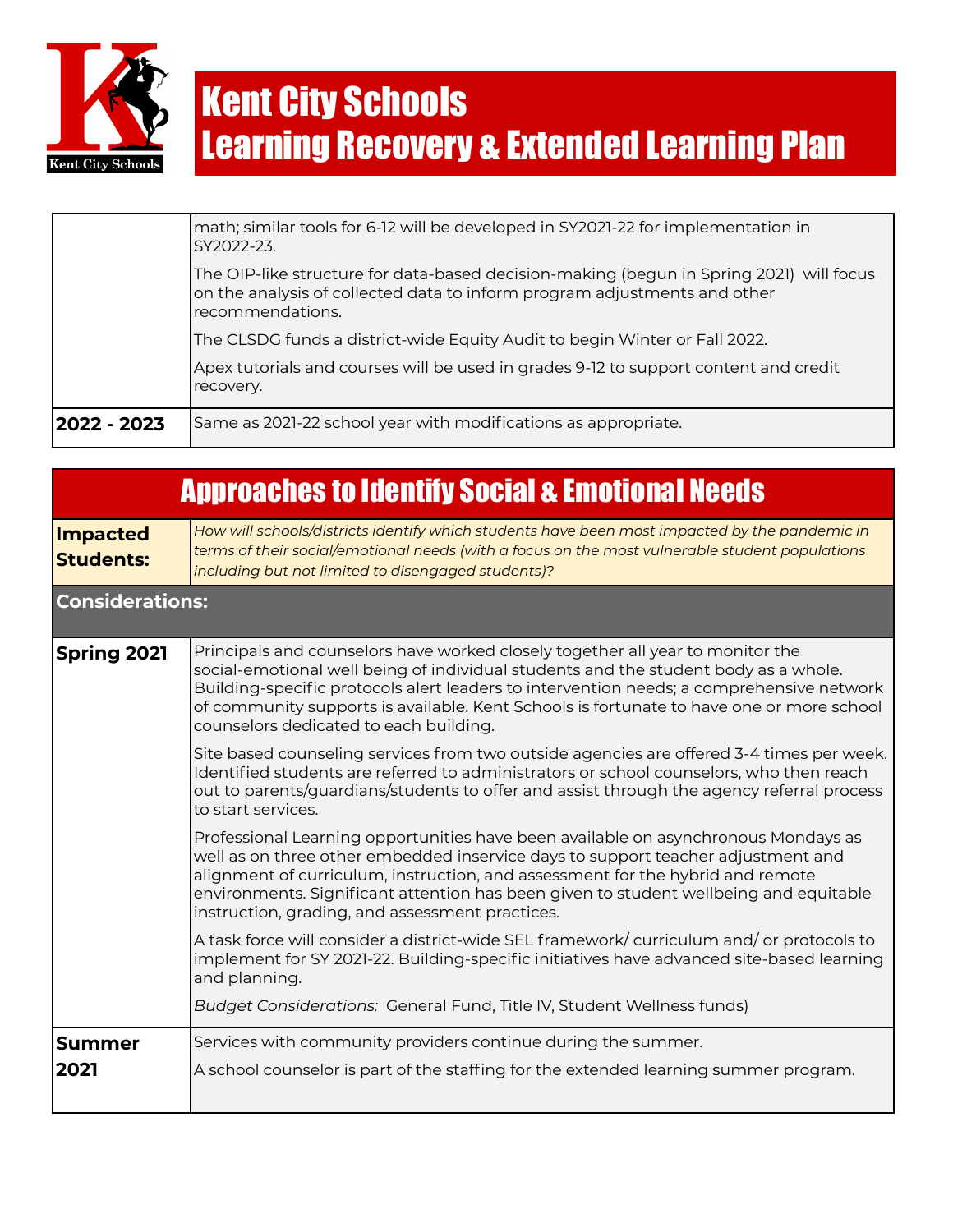

| 2021 - 2022 | Implement a SEL framework, curriculum and/or identification protocols.                                                                 |  |  |  |
|-------------|----------------------------------------------------------------------------------------------------------------------------------------|--|--|--|
|             | Continue practices that support teacher understanding of warning signs and facilitate<br>communication with counselors and principals. |  |  |  |
|             | Continue practices that connect school counselors with students and families in need,<br>and with community partners as warranted.     |  |  |  |
| 2022 - 2023 | Refine process from 2021-22                                                                                                            |  |  |  |

| <b>Approaches to Address Social and Emotional Need</b>                              |                                                                                                                                                                                                                                                                                                                                                                                                  |                                                       |
|-------------------------------------------------------------------------------------|--------------------------------------------------------------------------------------------------------------------------------------------------------------------------------------------------------------------------------------------------------------------------------------------------------------------------------------------------------------------------------------------------|-------------------------------------------------------|
| <b>Approaches &amp;</b><br><b>Removing/</b><br><b>Overcoming</b><br><b>Barriers</b> | What approaches will schools/districts use to address social and emotional needs identified<br>above? What steps will be taken to remove/overcome barriers that may be associated with the<br>social/emotional needs" (transportation to support services, no data to track/identify specific<br>student needs, funding concerns to support approaches, etc.)?                                   |                                                       |
| <b>Considerations:</b>                                                              |                                                                                                                                                                                                                                                                                                                                                                                                  | <b>Budget</b>                                         |
| <b>Spring 2021</b>                                                                  | Meeting the social and emotional needs of students is best<br>accomplished through planning and intentional processes that<br>shortcut issues that might become concerns. Some of these<br>ongoing practices include:                                                                                                                                                                            | General Fund,<br>Title IV, Student<br>Wellness funds) |
|                                                                                     | Proactive lessons by counselors in remote and in person<br>classrooms (mindfulness, friendships, understanding<br>emotions, etc.)                                                                                                                                                                                                                                                                |                                                       |
|                                                                                     | Interviewing new students<br>$\bullet$                                                                                                                                                                                                                                                                                                                                                           |                                                       |
|                                                                                     | Seeking opportunities to spend time with and observe<br>$\bullet$<br>students in various settings                                                                                                                                                                                                                                                                                                |                                                       |
|                                                                                     | Build meaningful relationships with students<br>$\bullet$                                                                                                                                                                                                                                                                                                                                        |                                                       |
|                                                                                     | Counselor presence/availability for potentially distressing<br>$\bullet$<br>events, activities, or lesson material.                                                                                                                                                                                                                                                                              |                                                       |
|                                                                                     | Utilizing Red Flags protocols to identify and address student<br>needs                                                                                                                                                                                                                                                                                                                           |                                                       |
|                                                                                     | Utilizing needs assessments for counselors to gather<br>$\bullet$<br>information from teachers                                                                                                                                                                                                                                                                                                   |                                                       |
|                                                                                     | Professional learning for staff in understanding the social and<br>$\bullet$<br>emotional attributes of all learners, including specific needs<br>associated with particular grade/age levels, population<br>subgroups, and student identity/attributes, and with regard<br>to particularly upsetting ongoing circumstances (ex:<br>pandemic, racial unrest, loss of student/staff member, etc.) |                                                       |